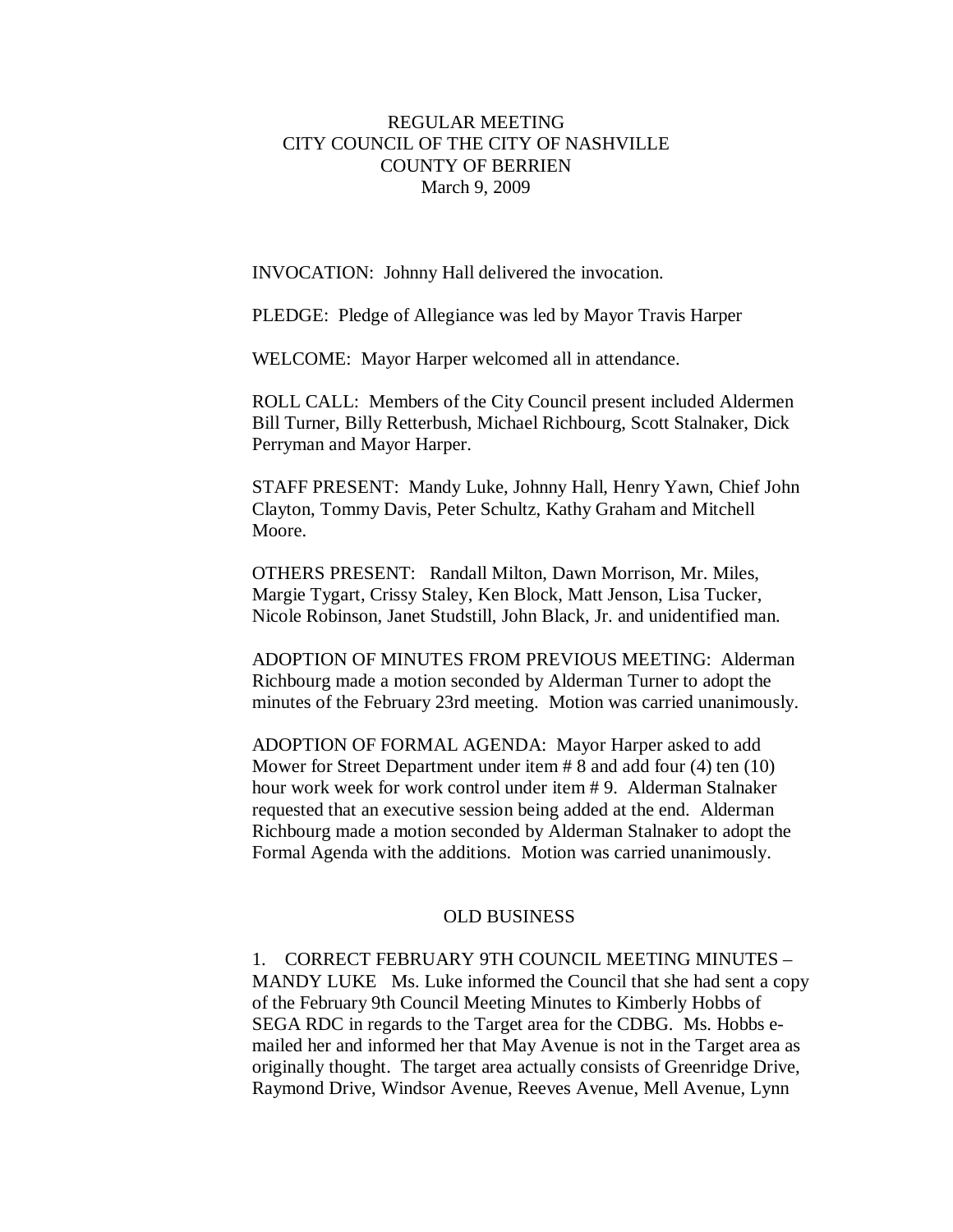Avenue, Dee Avenue, Park Drive and East Marion Avenue (Hwy 76) from Greenridge Drive to the lift station. Ms. Hobbs stated in the message that if Alderman Stalnaker's relatives live on May Avenue, then they are not beneficiaries of the project and there is no conflict of interest. She recommended that the minutes be amended to reflect this correction, or have the City Attorney write a letter stating that after further research it has been determined that May Avenue is not in the target area and there is no conflict. Alderman Stalnaker informed the Council that his relatives do not live on May Avenue and in fact they do live somewhere within the target area. He stated he would have to abstain from any voting. Attorney Moore instructed Ms. Luke to notify Ms. Hobbs of the fact that nothing changed. Ms. Luke advised Attorney Moore that Ms. Hobbs needs a letter from him regarding this matter.

### NEW BUSINESS

2. EMPLOYEE OF THE QUARTER - MANDY LUKE Ms. Luke informed the Council that she is behind in the selection of an employee of the quarter for the fourth quarter. She stated she had received a submission for one employee to be selected. She then read letter of recommendation which included some information regarding this person's accomplishments. Ms. Luke then announced that Lisa Tucker of the Police Department had been nominated by Chief Clayton. She recognized Ms. Luke and stated that for the recognition she would be receiving fifty dollars in Berrien Bucks, a day off with pay, a certificate and an employee of the quarter pin. After the presentation, Ms. Tucker received a round of applause from the audience and congratulatory remarks from the group.

3. COUNTY WIDE SAFETY PLAN – EDDIE HARP Eric Groom introduced himself to the Mayor and Council. He stated he was filling in for Eddie Harp who was unable to be here due to a death in the family. Mr. Groom told the group that he has been with the Municipal Gas Authority for ten years. He talked to the group about the gas rates going from extremely high to low prices. Mr. Groom stated that this County Wide Safety Plan goes back five years. He gave a brief history of the plan and how it originated. He stated PSC would regulate our safety with our natural gas system. He remarked that a plan had to be developed on what to do when there are two operators in the same municipality. He commented that this plan is a necessity for Atlanta but down here he doesn't think it is necessary. Mr. Groom informed the Council that this plan has nothing to do with rate structure. He talked about the first phase of filing and the March 18th deadline. He spoke again about this matter being a high issue in Atlanta. Mayor Harper called for any questions or comments. Alderman Retterbush made a motion seconded by Alderman Richbourg to adopt the County Wide Safety Plan. Alderman Perryman asked if this is going to cost anything. Mr. Groom explained that it would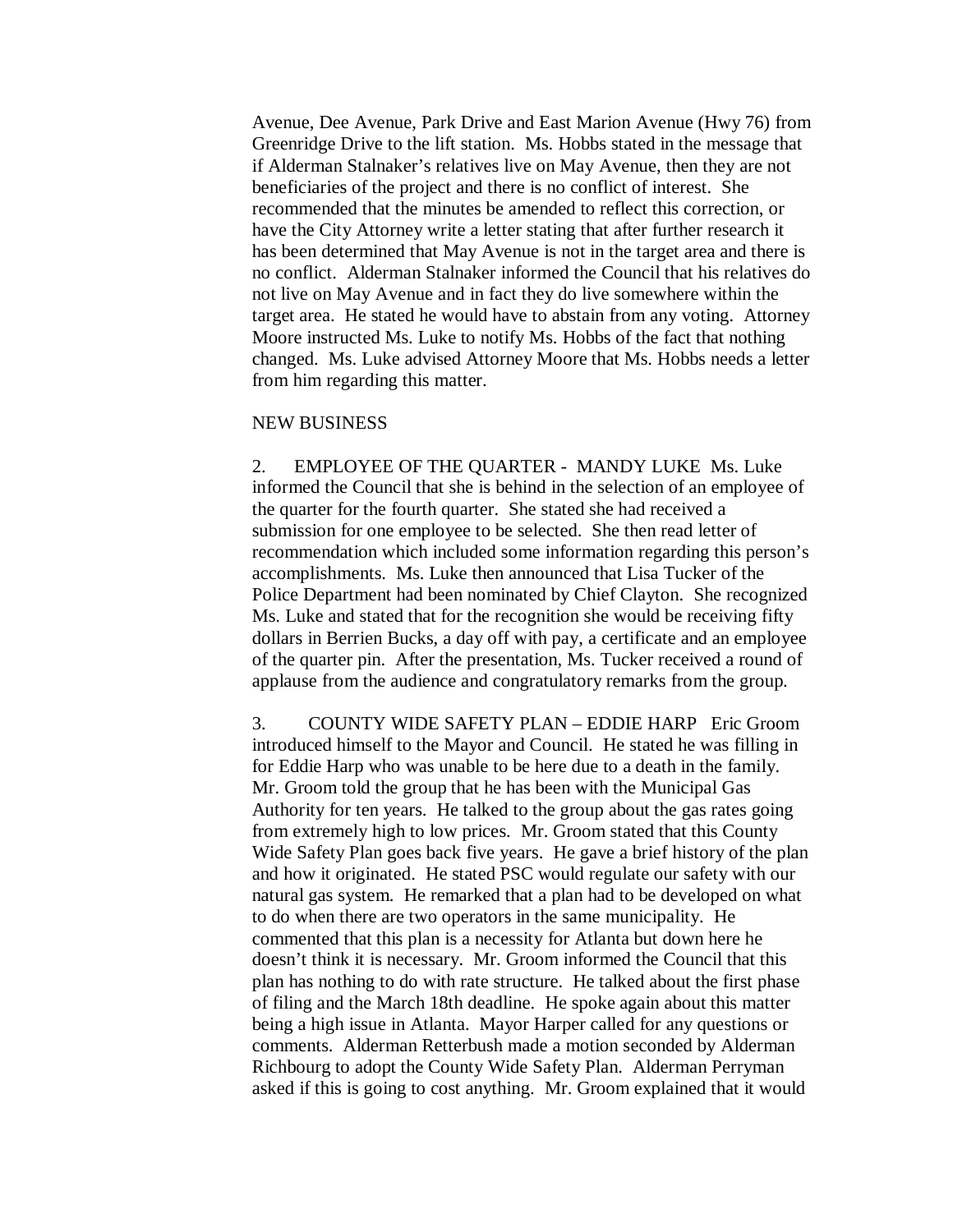not and that is an unfunded mandate. Attorney Moore talked about the map referenced in Exhibit C. Peter Schultz remarked that he has a copy of the map. Alderman Stalnaker asked Mr. Schultz if he is familiar with the plan. He responded yes and that he is in agreement with it. Mr. Groom explained if this was just in South Georgia it would not be an issue. Following these remarks the motion was carried unanimously. Mr. Groom passed out a graph which shows the Natural Gas Prices for a twelve month Strip (March 2009 through February 2010). He explained the pricing for the lowest and highest cost of gas. He informed this price is just the cost at the well head. He then compared the cost of natural gas to propane. Mr. Groom then thanked the group for allowing him to come and speak. Mayor Harper expressed thanks to him for the information he shared.

#### 4. BERRIEN COUNTY CHAMBER OF COMMERCE – CRISSY

STALEY Ms. Staley began by stating to the group that she has several items on the list she wishes to present to the Mayor and Council for their consideration. She then introduced the entourage she brought with her: Matt Jenson, Ken Block and Janet Studstill. Ms. Staley asked Janet Studstill to present the Berrien County Work Ready program. Ms. Studstill thanked the Mayor and Council for having them here on behalf of the Chamber. She explained how the Work Ready Program came into being. She stated employees were lacking in basic job skills. She told the group they are going full fledged to get the program implemented. Ms. Studstill informed the group that Crissy Staley had applied for and was awarded a \$35,000.00 grant to pursue the status of a Certified Work Ready community. She talked about the various sectors of people that are required by the program to be tested. She went on to say that they have been testing a broad spectrum of people. She said 140 had been tested with 95 receiving certificates. She also discussed the various types of tests that employees are required to take. Ms. Studstill told the group that this is an eye opening test. She remarked that she along with several others had taken the test. She explained that the tests will show what skills are needed in the work force. She further explained there are three different types of certificates issued which are based on the person's score. Those are: Bronze, Silver, and Gold. Ms. Studstill called attention to and explained the various types of information in the packet she had passed out among the Mayor and Council. She stated the test scores are confidential and the tests are sent to and graded at Val Tech. She told the group that they have been working hard on getting this program started. Ms. Studstill informed the Council that they are here to tell the City how they can help with the program. She asked that the city employees be allowed to take the test. She added this will help meet the quota for government. She talked about the \$20.00 incentives for those who take the tests and make a certain score. She also talked about all the high school seniors taking the test next week. She then explained how someone could receive a lap top computer by testing. She said in order to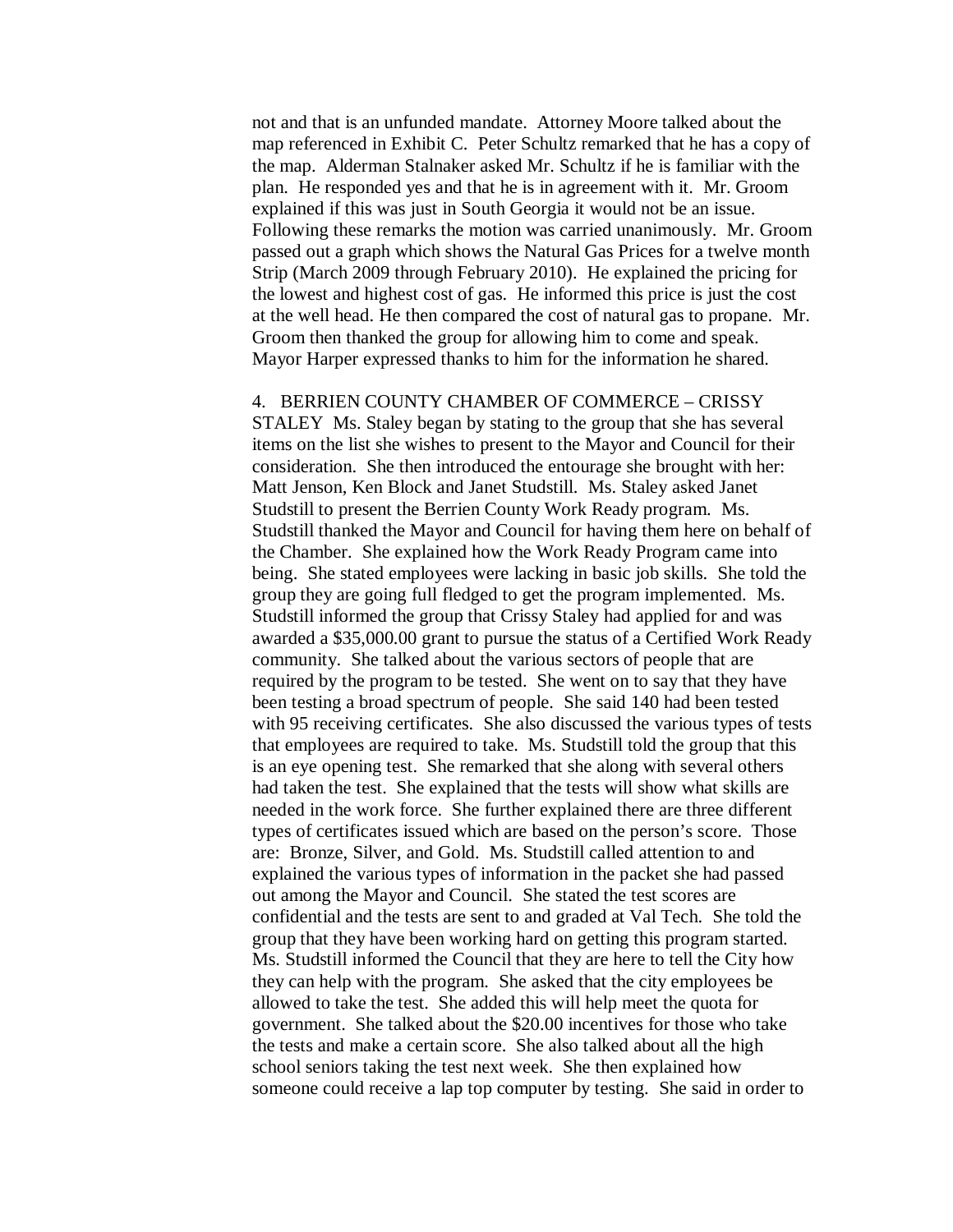obtain the designation as Certified Work Ready Community, 222 citizens (employed and unemployed) must be assessed. She added that they are not going to stop with just the 222 quota they want to see that everybody has an opportunity to receive a certificate. Alderman Stalnaker asked if we could work something out with our department heads for the testing. Ms. Studstill responded, yes. She stated the test is over three hours long with 45 minutes for each test. She talked about the advantages of spreading the test out. There was a discussion about the different companies that are doing the testing. Ms. Staley told the group that once we reach our goal it will make us eligible. Alderman Perryman remarked that this will help us to show industry that we are willing to do whatever it takes to get industry in here. Ms. Studstill added that this program has a lot of pluses. Mayor Harper asked if they could sit in on the testing at the High School next week. Ms. Studstill responded yes. Alderman Stalnaker asked for a schedule so we will be able to coordinate with our department heads. She responded that she will get with us on the scheduling. She encouraged the Mayor and Council to take the test also. She informed the group that all 3 local banks had helped with the print outs.

Ms. Staley talked with the Council about the Auditorium Feasibility Committee. She explained that this is a committee made up of a group of citizens in conjunction with the Berrien County Collaborative. She further explained that this has been an idea for awhile but there is an effort to get it resurrected. She told the group they have been to all the municipalities and talked to them about this. She said they will be conducting a feasibility study for the best type of facility needed for our community. She then listed different type of facilities that could be considered. Ms. Staley informed the Council that they are not here to ask for money. She said this is a long term wish and goal and they are putting ideas on the table so they will be ready when the economy turns around. Ms. Staley asked for a volunteer to serve on this committee. Alderman Richbourg volunteered to serve. Mr. Ken Block informed the group the next move is to have a working lunch to go over ideas.

Ms. Staley shared with the Council about the "Buy Berrien" Campaign. She remarked that it is no shock that a lot of the small businesses are starting to ache because of the economy. She shared testimonials from various merchants how the "Buy Berrien" Campaign had helped their business. Dawn Morrison remarked that several of the downtown merchants feel very strongly about the "Buy Berrien" Campaign. In discussing advertising, Ms. Staley told the group that she feels with TV advertising you get more bang for the buck. She then listed a few advertising options. She told the Mayor and Council they are asking the City for \$330.00 per quarter for advertising. She stated there are only three quarters left in this year. She informed the group that the County and City of Enigma have agreed to do this. She added that Ray City is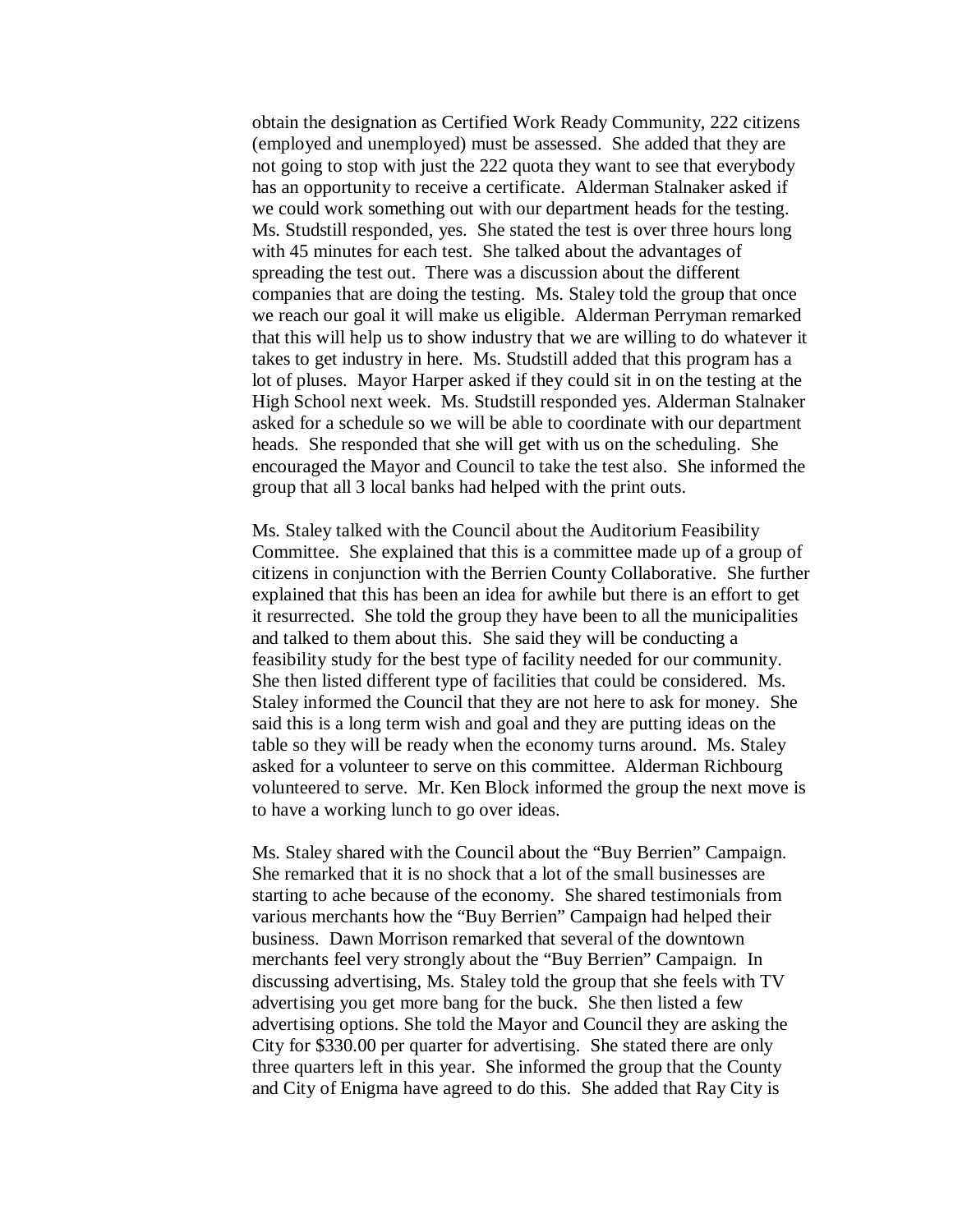talking favorably about it and she feels Alapaha will come on board. She told the group that the private sectors are not the only ones suffering because of the economy. She added if the Chamber or Better Hometown could afford it they would do it. Ms. Staley talked about the SPLOST revenues being up for the past years due in part to the "Buy Berrien" efforts. She stated that the Chamber will continue with the Berrien Bucks program. She told the group that they feel it is important to educate the people about the "Buy Berrien" campaign and that we encourage other folks in our area to shop Berrien. Ms. Staley stated they are asking \$330.00 per quarter from each municipality. The total cost will be split seven ways. She discussed with the group possible alternatives should some of the municipalities decline to participate in the program. Alderman Stalnaker commented that he feels this is a small portion to donate for the return we will get. Mayor Harper asked if they are asking for a total of \$990.00 from the City. Ms. Staley responded yes. She explained the billing process. She said the Chamber will be billed and then the Chamber will in turn bill the municipalities. This way there will only be one check sent to the advertiser. Following these remarks, Alderman Stalnaker made a motion seconded by Alder Retterbush to approve the donation of \$990.00 for advertising @ \$330.00 per quarter. Motion was carried with Alderman Perryman abstaining due to the fact he is associated with the Chamber.

# 5. BIDS ON RADIOS FOR POLICE DEPARTMENT – MAYOR

HARPER Mayor Harper asked Chief Clayton to come to the podium to address the group regarding the bids on radios for the Police Department. Chief Clayton began by saying that it had been discussed at the last Council Meeting about getting different bids on the radios. He told the group they had decided to go with Motorolas. He told the group he had received a bid from Hasty's for \$740.00 per radio. He remarked that he called them back and they revised the bid to \$678.00 per radio. He informed the group he put the call for bids out over the internet. The second bid was from Mobile Communications out of Decatur, Ga. The bid was for \$607.77 per radio. The third bid was from Hagemeyer out Charleston, S.C. The bid was for \$617.00 per radio. The fourth bid was from TBS Electronics out of Topeka, Kansas. The bid was for \$685.00 per radio. The fifth bid was from First Communications from Thomasville. The bid was for \$933.85 per radio. Chief Clayton noted that Mobile Communications, who is the low bidder, is an authorized Motorola dealer. Their bid of \$607.77 per radio includes a two year warranty. The total cost for 13 radios, including shipping, is \$7,956.01. Alderman Stalnaker asked about the programming. Chief Clayton responded they come ready to be put in service. It was noted that there is some \$70.00 difference per radio compared to Hasty's Communication and Mobile Communications. Alderman Richbourg asked if each one takes their radio home. Chief Clayton responded that they do. Alderman Richbourg then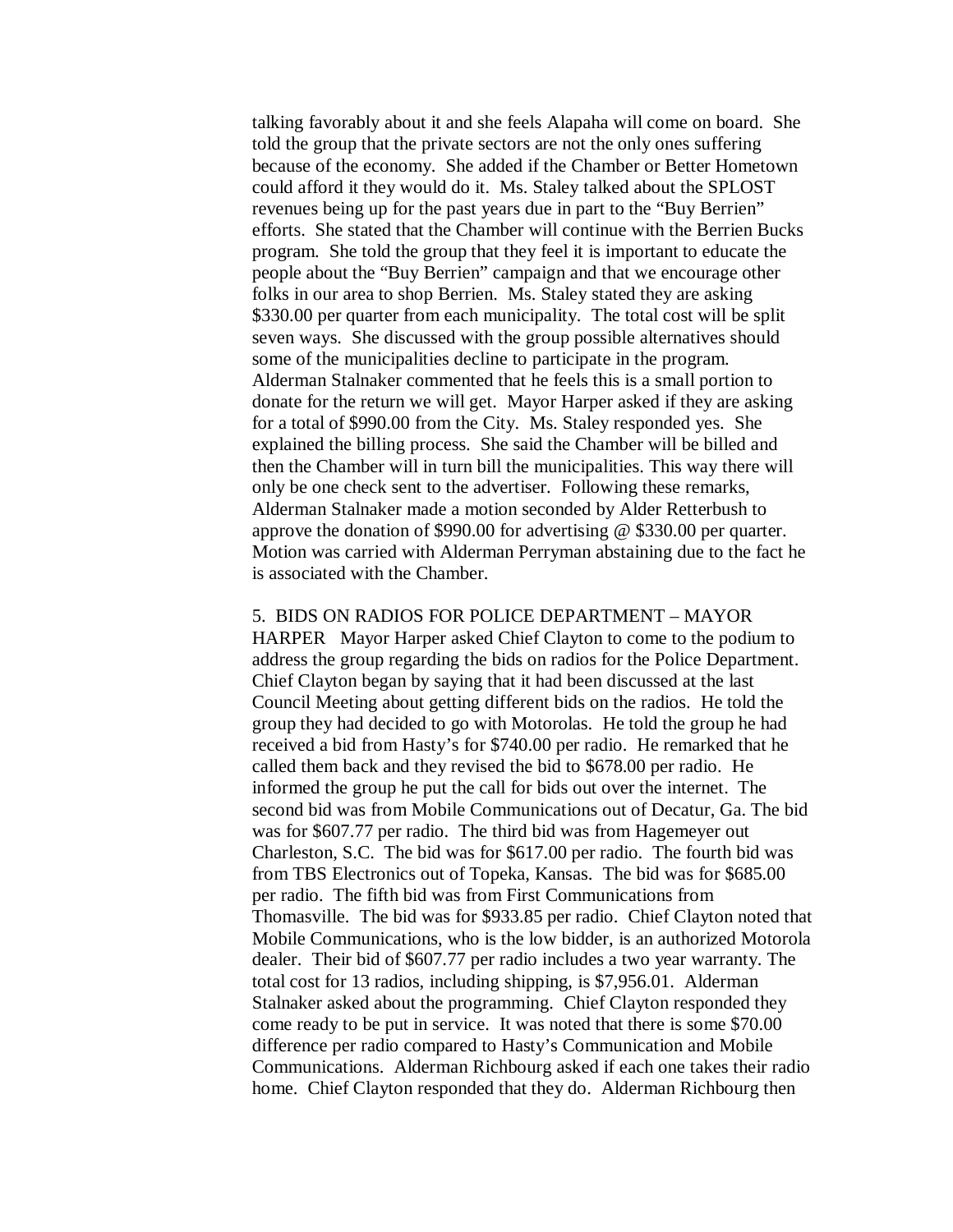asked if they could bank and share the radios in order to cut down on cost. Chief Clayton responded that he would be against his recommendation and explained why. There was some discussion among the group relating to the different features these radios have as compared the other ones. There was also some discussion in regards to the discount offered if 10 or more radios were ordered. Alderman Turner asked if everyone was given the same specs. Chief Clayton responded yes. Alderman Turner also asked if there were funds appropriated in the Police Department's budget to cover this. Chief Clayton responded no and explained the reason for going ahead and ordering the radios now rather than wait until the new fiscal year. Mandy Luke informed the group that there is \$30,000.00 allocated in the SPLOST budget for this equipment. Alderman Stalnaker discussed with the group as it was discussed at the previous meeting about the possibility of waiving the purchase of new vehicles. Chief Clayton explained that he has enough money in the drug fund to purchase a vehicle. When questioned if he was willing to go without purchasing new cars, Chief Clayton responded yes. He informed the group that there is grant money available for vehicles. Alderman Richbourg pointed out that with there being a difference of only \$910.00 between two lowest bids it might be feasible to go with Hasty's in Valdosta should there arise a problem and the other dealership located in Decatur and the radios having to be shipped for repair. Chief Clayton explained there should not be a problem with this. He further explained that after the two year service agreement is up Hasty will be glad to service the radios. Following this, Alderman Richbourg made a motion seconded by Alderman Turner to purchase 13 radios from Mobile Communications of DeKalb for \$607.77 each for a total of \$7,956.01 and to be paid out of SPLOST. Motion was carried unanimously.

6. VOTE ON INCREASE OF SALARY FOR COURT APPOINTED ATTORNEY - MAYOR HARPER Mayor Harper told the group that several of the Council were of the impression that Court Appointed Attorney, G. Edwards, was being paid \$600.00 per month for his services. He said, however it has come to their attention he is only receiving \$380.00 per month. There was some discussion on how many court sessions were held during the month. Mayor Harper asked about the \$50.00 assessment fee that is being charged. Alderman Stalnaker responded that the fee is charged to the indigent and that it is his understanding this is being done all across the state. Attorney Moore asked who gets the \$50.00 assessment fee and if it will go toward the court budget. Alderman Stalnaker responded that Judge Moon was going to research this but he hasn't heard back from him. He stated he is not sure how this is broken down. Mayor Harper asked if the fee is currently being charged. Chief responded by explaining the process of those who apply for court appointed attorney. Attorney Moore talked about the possibility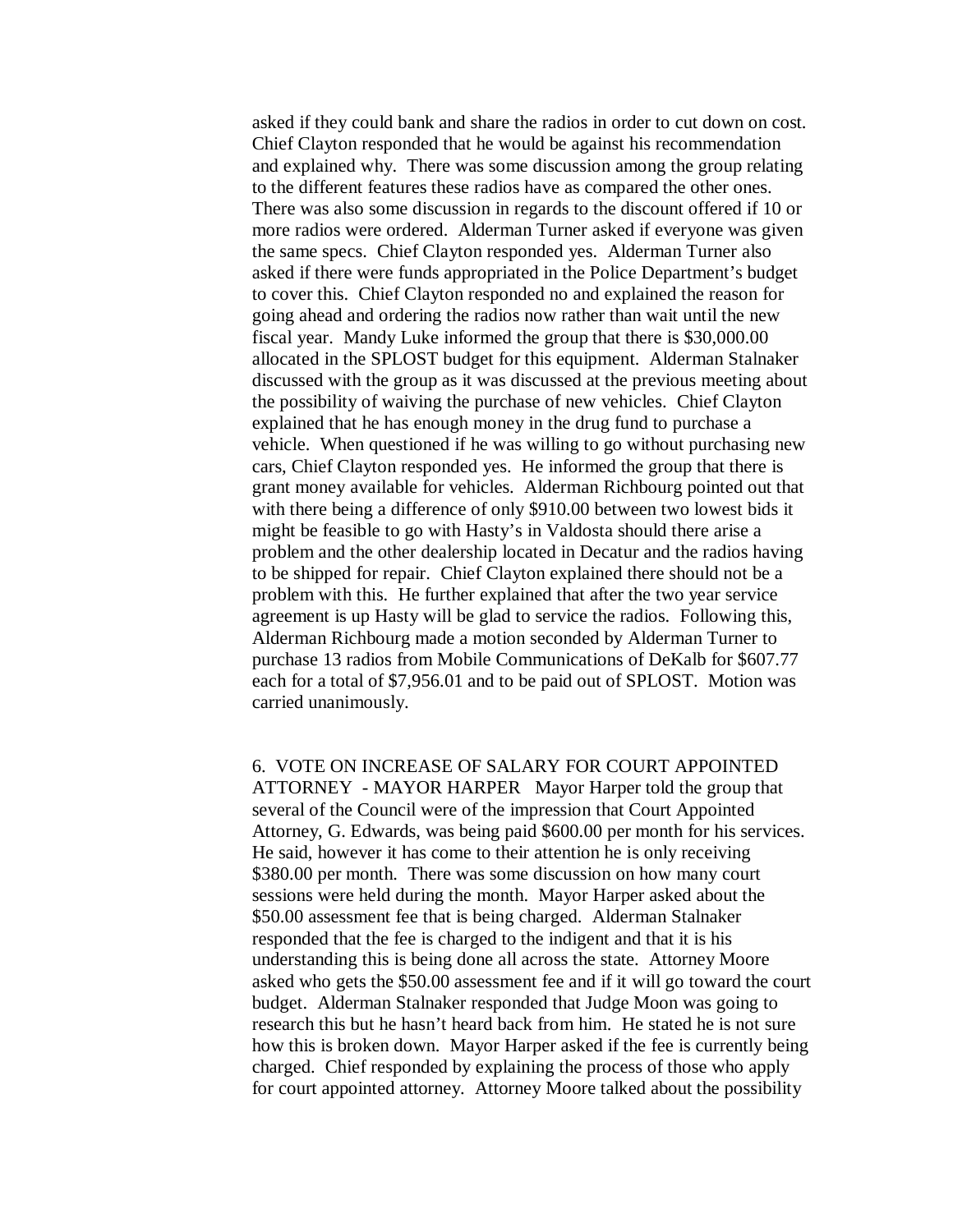of this being challenged constitutionally. He told the Council that he will check into this. Following these remarks Alderman Richbourg made a motion seconded by Alderman Stalnaker to postpone action on this until next meeting. Motion was carried unanimously.

7. AWARDING OF BID ON WORKERS' COMP INSURANCE – MANDY LUKE Ms. Luke explained that the Mayor and Council recommended the City send out Request for Proposals on all the City's insurance coverage. She said ads were placed giving the bidders until Thursday, March 5, 2009, at noon to have the proposals in. The ad specified that the bid would be awarded at the March 9th Council Meeting. She informed the Council that we had received only one bid and it had not been opened because there had been a request to postpone the bid opening. Mayor Harper remarked that he feels we should consider postponing the opening since there is only one bid. He stated the whole reason we call for bids is so we might get more than one so it can be competitive. Alderman Perryman remarked he feels we have got a deadline, however this is not enough with just one bid. Alderman Retterbush informed the group that he had spoke with the Shaw Agency and after some consideration they decided not to bid since the City's present insurer has lower rates and they could not match them. He said this is the cheapest company and they are insuring a lot of cities. Alderman Turner reminded the group about the problem in the past we had experienced when we postponed the opening. He added this has been legally advertised and he feels we should proceed with the opening of the bid. Mayor Harper stated taking into consideration that we have only one bid and the deadline has passed we will go ahead and open the bid. Mayor Harper noted that the bid was from The Gaskins Company. The amount of the bid was \$43,353.00. This is an annual cost. It was explained that the cost depends up the annual audit. It could go up or down depending on the loss experience. It was also explained that the City did not experience any losses during 2008. There was some discussion regarding savings we had experienced since we had moved from the GMA pool to this company. Following this discussion, Alderman Turner made a motion seconded by Alderman Retterbush to accept the bid from The Gaskins Company for \$43,353.00 for Workers' Comp Insurance for this year. Motion was carried unanimously.

# 8. MOWER FOR STREET DEPARTMENT – MAYOR HARPER

Mayor Harper asked Tommy Davis of the Street Department to come and present his request to the Council. Mr. Davis remarked he had mentioned to the group about the tractor being tore up. He said after taking to a mechanic to look at it, it has been determined it is not the injectors. He said the engine needs overhauling. He told the group he has started to get quotes on getting it repaired. He stressed that he is not asking for a new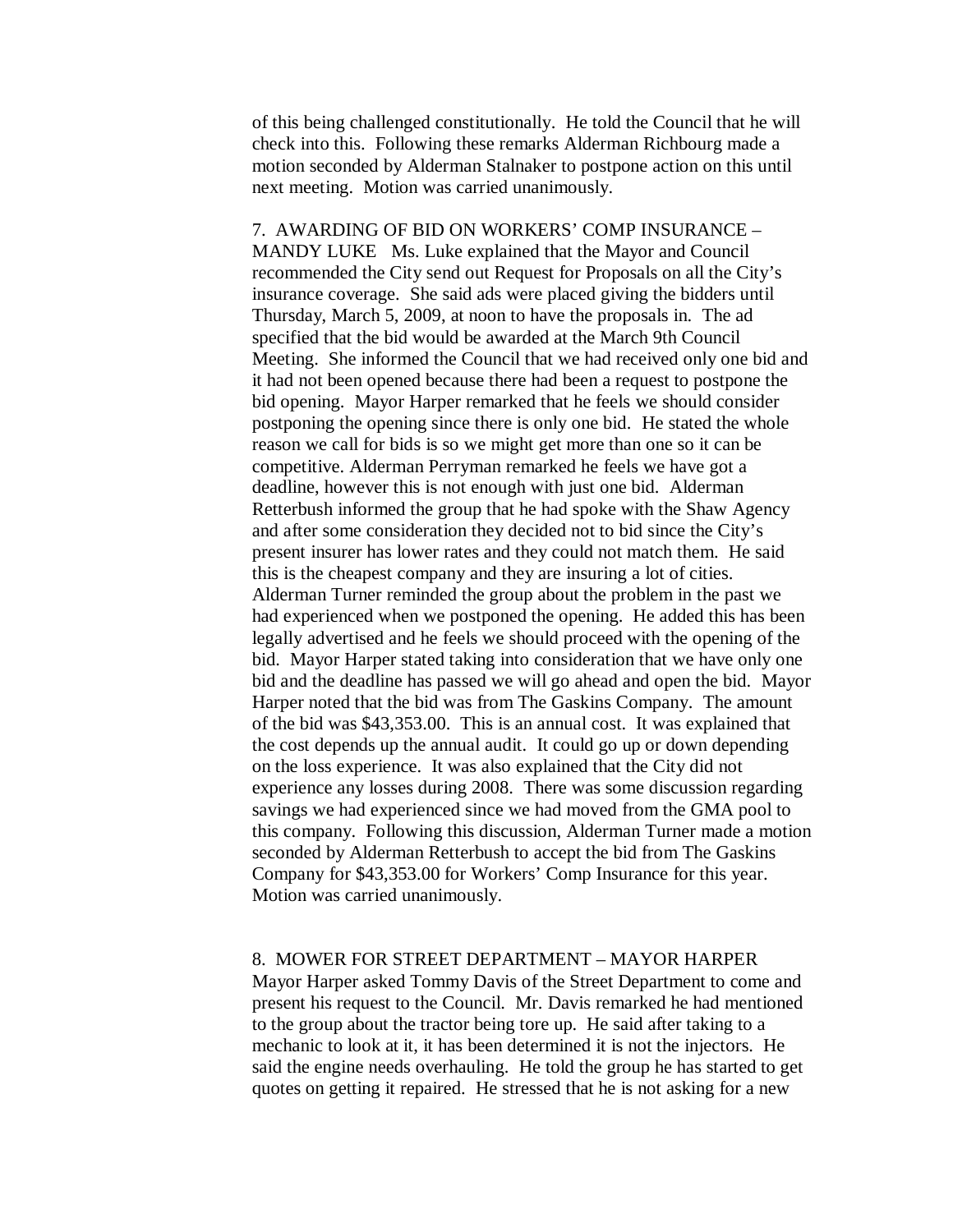one, just need something to mow with. Mr. Davis gave the Council the following quotes: Franklin Automotive, \$3,000 to overhaul; Clark Trading, \$3,900.00 and Nashville Tractor, \$4,000. He added that Nashville Tractor's quote is a very slim estimate due to the difficult time in getting parts for repair. He told the group when he talked with Arch Clark that Arch had asked him to mention to the Council about buying a 3940 model for \$23,000.00. He said Arch would take a trade in but he didn't give him an amount. Alderman Richbourg asked if the tractor is worth fixing. Mr. Davis said once it is fixed it should last another five to six years. Alderman Stalnaker asked about the warranty. Mr. Davis responded that all any of them would give would be a ninety day warranty. Alderman Retterbush remarked that he would like for us to do business inside the city limits. Alderman Richbourg questioned where the money will be from for the repairs. Ms. Luke responded that the Street Department has some extra in the contingency fund. Alderman Retterbush asked if the Water and Sewer department used their mower as much as the Street Department does. Mr. Davis responded they are usually mowing at the same time they are. Alderman Turner asked what the time frame is on getting it repaired. Mr. Davis responded he doesn't know. Mayor Harper commented this is a good deal if we are going to get four or five more years use out of it. Mr. Davis advised the group that the mower will need new tires in addition to the repairs. Following these remarks, Alderman Richbourg made a motion seconded by Alderman Turner to go with Franklin Automotive for \$3,000.00 in getting the tractor repaired. Motion was carried unanimously.

Mr. Davis told the group that Alderman Davis had wanted to bring up to the Council about getting a new mower. He said he was getting up some prices on a mower. Mayor Harper commented that we need to start looking at this since we are discussing dividing up the lawn maintenance. Since Alderman Davis was not present to present his recommendation, Alderman Richbourg made a motion seconded by Alderman Stalnaker to postpone taking any action on this matter until next Council Meeting. Motion was carried unanimously.

9. COMMENTS FROM MAYOR – MAYOR HARPER Mayor Harper told the group that he would like for Council to begin looking at the general level of the budget. He stated that he didn't want to look at just the departmental areas but the budget in general. He then talked about when to schedule a date and time to do this. After some discussion regarding the date and time it was recommended that a work session be scheduled for Monday, August 30th at 6:00 p.m. City Clerk Johnny Hall informed the group that a representative from the Census Bureau has asked to meet with the Mayor and Council in a work session so he could brief them on upcoming 2010 census. Attorney Moore also suggested that we discuss the issue regarding motorized wheel chairs. Mayor Harper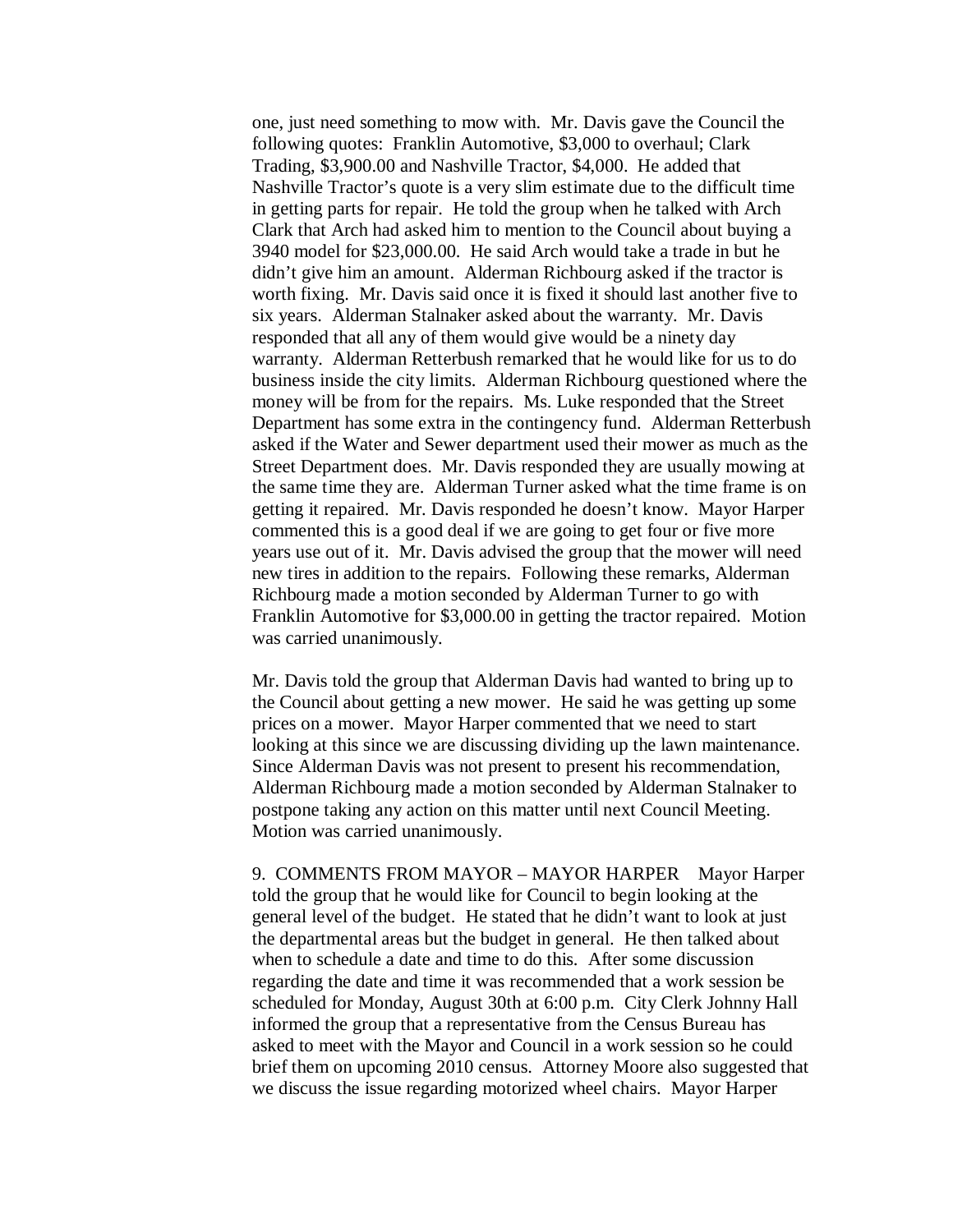stated if there is anything else that someone wants to discuss in the work session to inform us of it.

Mayor Harper talked about entertaining the idea of going to a four day ten hour work week for work control. He stated he has already discussed this with both Peter Schultz and John Reynolds and they are receptive to the idea. He remarked that he has not had the opportunity to speak with Tommy Davis of the Street Department about this. Mr. Davis stated he is opened to the idea but would like to discuss this with his employees first. Mayor Harper told the group that the County has been doing this and it has saved them money. He added we could put this idea on the work session in order to get some feed back. Tommy Davis asked would City Hall be closed. Mayor responded no, just work control.

#### REPORTS

10. CITY MANAGER/FINANCE DIRECTOR'S REPORT – Ms. Luke informed the Mayor and Council that they need to sign a Resolution which approves the Water and Sewer rate increase. She remarked that these rates were approved in the January 12th Council Meeting. Ms. Luke told the group that the increase was on this month's billing. She stated, however we have been unable to get the debt service fee on this yet. She added that there is no REUS on the commercial rates yet. She talked about the problems we have incurred with TBS on getting this program installed. She stated we are addressing the problem. Attorney Moore told the group that this has already been approved and adopted. We just need to put in place what has already been adopted.

Ms. Luke discussed with the group about the possibility of increasing the Water Deposit from \$75.00 to \$100.00 in order to cover the increased rates. She explained the billing cycle to the group. She told the group that they do not have to vote on it tonight.

Ms. Luke advised the group regarding the software we currently have with TBS. She stated that there are some quirky things that are happening with it. She added that she doesn't trust the software. She told the group that April has to look over things as she does the utility billing. She told the group about the demonstration Elaine Barnard of QS/1 had recently done. She stated that Brenda liked the Accounts Payable portion of it while April liked the Utility Billing part. She added that there were portions of the Utility billing part that April didn't understand until she explained them. Ms. Luke listed a couple of cities who are currently using QS/1 software. She informed the group that QS/1 has great customer support and they are in the same time zone as we are. She stated we could possibly discuss this at some point. She added that she realizes things are tight right now. Ms. Luke informed the group that this can be paid for out of SPLOST funds.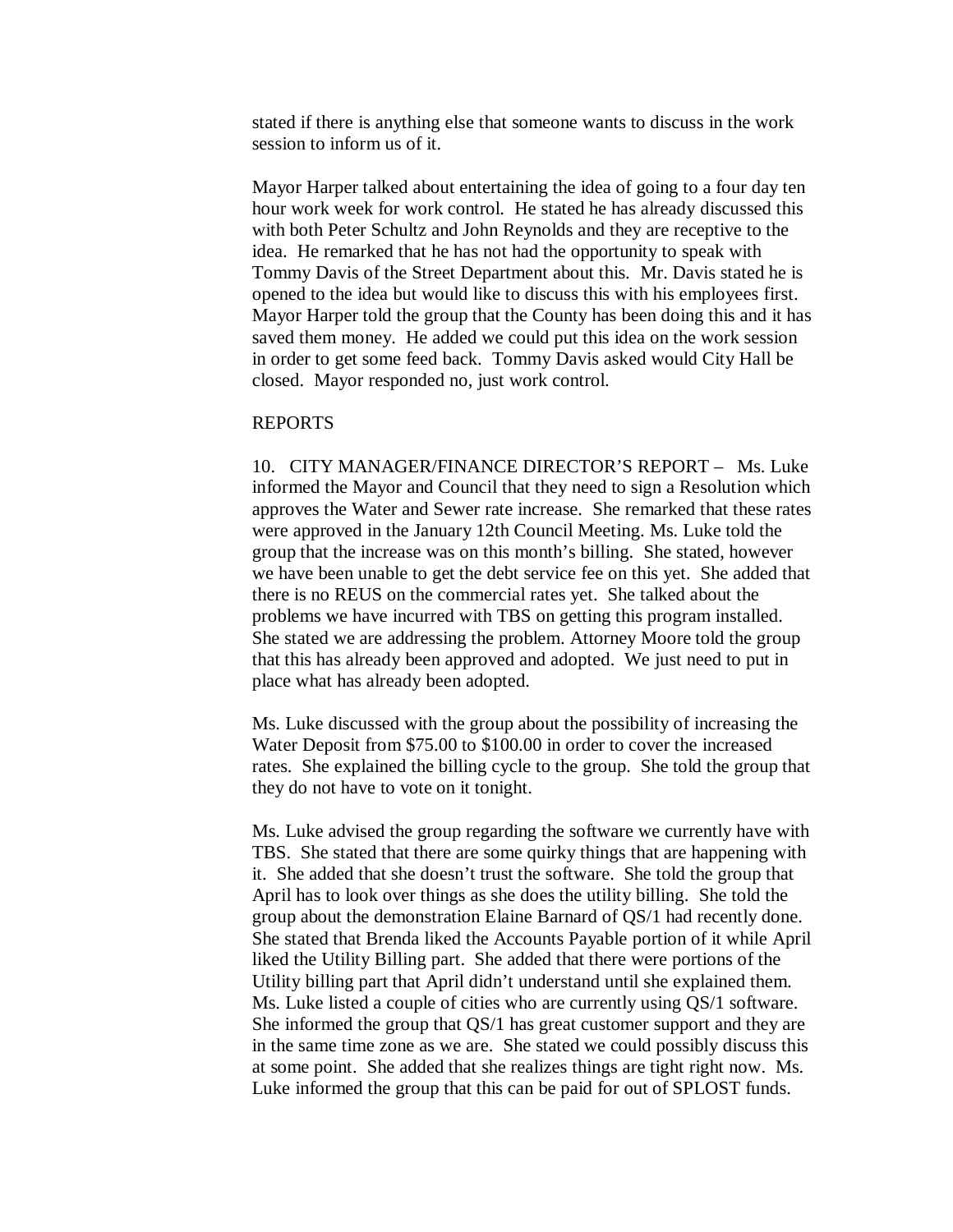Alderman Stalnaker commented that if it is going to make things a lot easier then we need to do it. She informed the group the Ms. Barnard had previously worked with TBS and knows their system well. She told the group that the system could be switched over in six weeks. Alderman Stalnaker asked about the cost of the software. Ms. Luke responded \$24,000.00. She explained what is included in this cost. She stated there are some things we could possibly cut. Alderman Richbourg asked if GMA might recommend some others. Ms. Luke responded that are several different ones but the problem is that some are in different time zones than we. Alderman Richbourg asked if we are currently under contract with TBS. Ms. Luke responded no. She added we pay them monthly fee of a little over \$1,000.00. She told the group with the new software we would be paying more but we will get more opportunity to run a lot more reports for the auditors. She said we would be paying between \$1,300.00 to \$1,800.00 per month. Alderman Perryman asked if there is enough money in the budget to pay for this. Ms. Luke responded yes. In a discussion regarding the comparison of cost of the present software with the new one, Mayor Harper reported to the group the different figures. Ms. Luke told the group the first check to QS/1 would be for \$24, 750.00. She also told the group that she had inquired about a payment plan and that Elaine is to get back with her on this. Ms. Luke told the group that she could get bids if they want her to do so. Alderman Retterbush asked if the rates will be increased. Ms. Luke responded no but she could ask. She told the group that they didn't have to vote on this tonight. Alderman Richbourg remarked that they need a little more information so in two weeks we will be able to make a decision. He asked Ms. Luke to talk to others who are on this system.

Ms. Luke recommended to the group that we look into the possibility of increasing the base charge on gas. She suggested we talk about this in the work session.

Ms. Luke updated the group on the T Project in regards in redoing the sidewalks around the square. She told the group it had been discussed about closing off West Avenue between Dessas and the former Badcock building and South Avenue in front of Mimi's. She asked if the Council wanted to look at this. Alderman Stalnaker asked how Marge Morris feels about this. Ms. Luke talked about how they would work with the garbage truck getting in there if South Street was closed. In response to Alderman Stalnaker's question, Dawn Morrison remarked that Marge Morris and Vivian are both in favor of this idea. She stated that she feels we should brick the sidewalks before doing the streets.

11. CITY ATTORNEY'S REPORT- Attorney Moore reported to the Council that he had talked with John Hunkele concerning the easement on the ditch. He told the group that no easement has been found. He also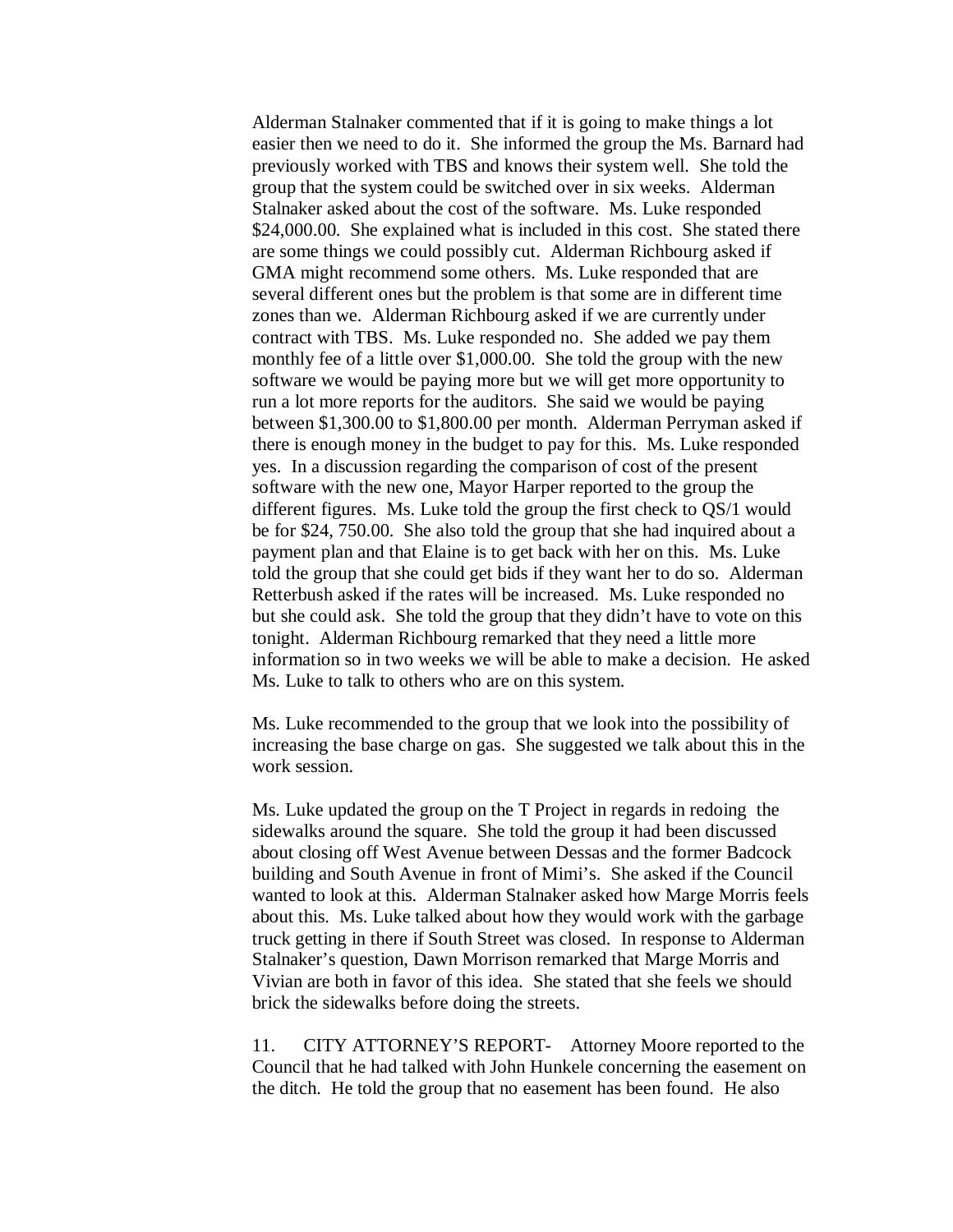told the Council we need to get an easement from the adjoining land owners in order to stabilize it. He remarked that the City does have sewer lines there. He told the group that we did get a plat but didn't get all of our questions answered. He stated as the opportunity arises we need to get easements.

Attorney Moore asked about the contract on Project T. Mayor Harper told him that he will get with Mary Alice McGee on this. Attorney Moore asked if the City has been billed for this. Ms. Luke responded no.

Attorney Moore informed the group that he has talked with Mark Gill of TTL and the soil and sediment issue has been addressed and the City is okay.

# 12. DEPARTMENT HEADS' REPORT

Dawn Morrison, Better Hometown Director, expressed thanks to everyone for their hard work on getting set up for the park dedication. Mayor Harper in turn thanked Ms. Morrison.

Peter Schultz, of the Gas Department, informed the Council they are having problems with the Ditchwitch blowing oil of the spark plugs. He further informed them at this piece of equipment is twenty four (24) years old and we are going to have problems with it. Ms. Luke told the group that we cannot use SPLOST funds for the gas department. The Council will look into this matter further.

# PUBLIC COMMENTS/GENERAL COMMENTS FROM COUNCIL

Alderman Richbourg informed the group he had got his Water bill with the increase on it. He told them that the City Clerk had printed out copies of the State elected officials who represent our district. He encouraged everyone to call, write or e-mail these officials in regards to getting funds to help the City out with the cost of upgrading our sewer system. Mayor Harper discussed with the group about getting an e-mail concerning stimulus money. He remarked that hopefully the City can get their hands on it. Alderman Richbourg stated that if we get some money from this fund we could possibly lower the rates.

Mr. Miles spoke about an individual having a difficult time with these rates. Alderman Richbourg encouraged everyone to contact the state officials. Mayor Harper told the group he had talked with Representative Penny Houston and she asked that we not forget to contact Jack Kingston.

Alderman Stalnaker addressed the issue with the new water and sewer rates. He told the group in comparing our rates with other cities with our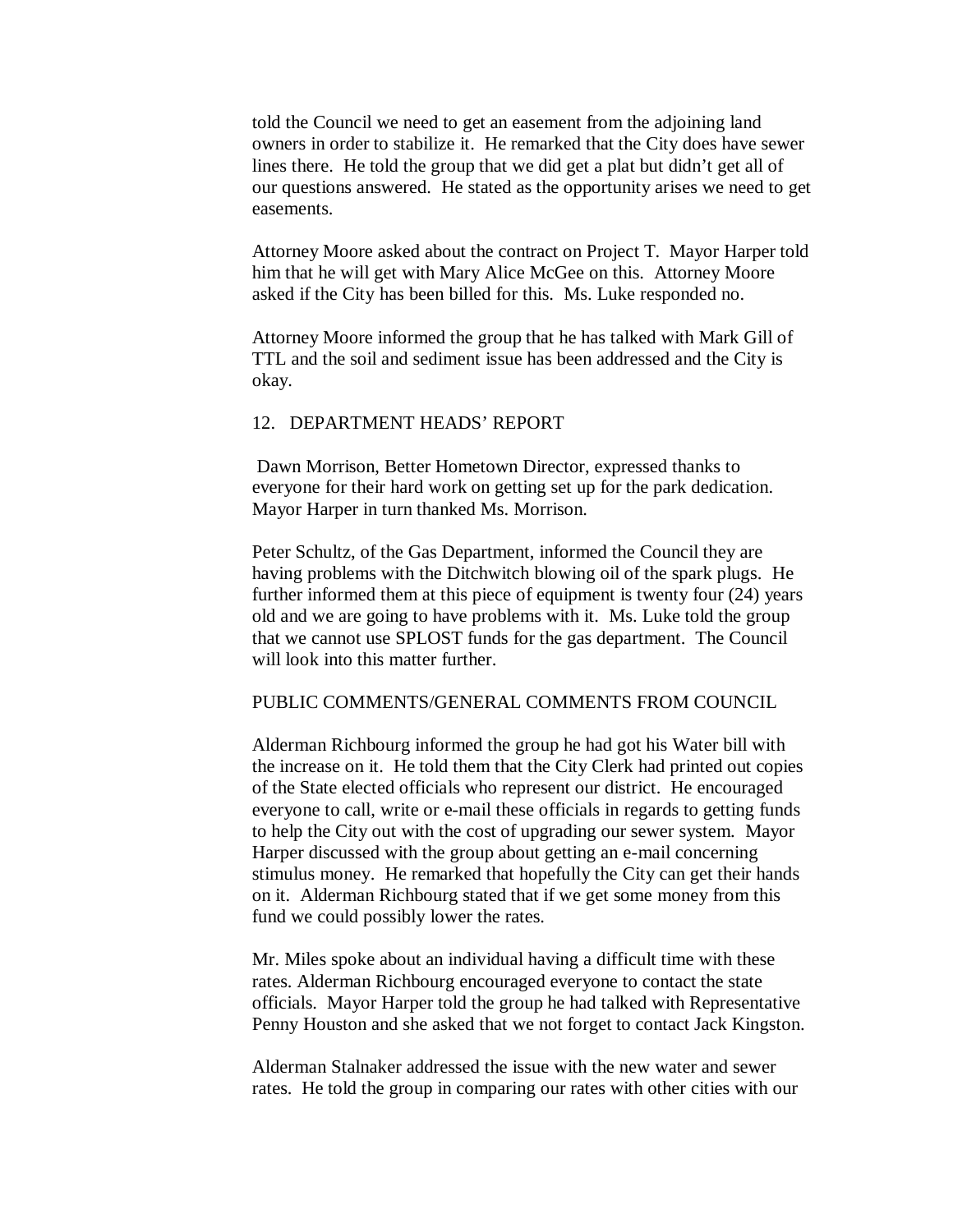population our rates are under theirs. He stated if we can get funding for other things we may be able to cut back in other ways.

Mr. Randall Milton suggested that we pass out the list of State elected officials to customers when they pay their bills. This suggestion was echoed by members of the Council.

Mayor Harper informed the Council that according to Representative Jay Shaw the bill on MOST has been held up in a committee by Earl Earnhart. He stated that Representative Shaw said he would be happy to support this bill. MOST is an acronym for Municipal Option Sales Tax. It was discussed that this is one of the fairest tax.

# EXECUTIVE SESSION

Alderman Richbourg made a motion seconded by Alderman Retterbush to go into executive session at 8:24 p.m. Motion was carried unanimously.

Alderman Richbourg made a motion seconded by Alderman Perryman to come out of executive session at 8:50 p.m. Motion was carried unanimously.

# REGULAR SESSION RECONVENED

Alderman Richbourg made a motion seconded by Alderman Turner to increase the Court Appointed Attorney's fee from \$380.00 a month to \$600.00 and to be funded at least in part by the \$50.00 application fee. There followed a discussion about the legality of setting up a special account for this fee. Attorney Moore said this would be fine. Ms. Luke noted that the Mayor and Johnny would have to sign the checks. Following this the motion was carried unanimously.

Mayor Harper asked if it is okay to use Matt Bennett since he is associated Alderman Perryman's law firm. Attorney Moore responded that this is something the Judge Moon needs to decide. He stated however he would double check on this.

ADJOURNMENT: There being no further business to discuss, Alderman Richbourg made a motion seconded by Alderman Turner to adjourn. Meeting was adjourned at 8:55 p.m.